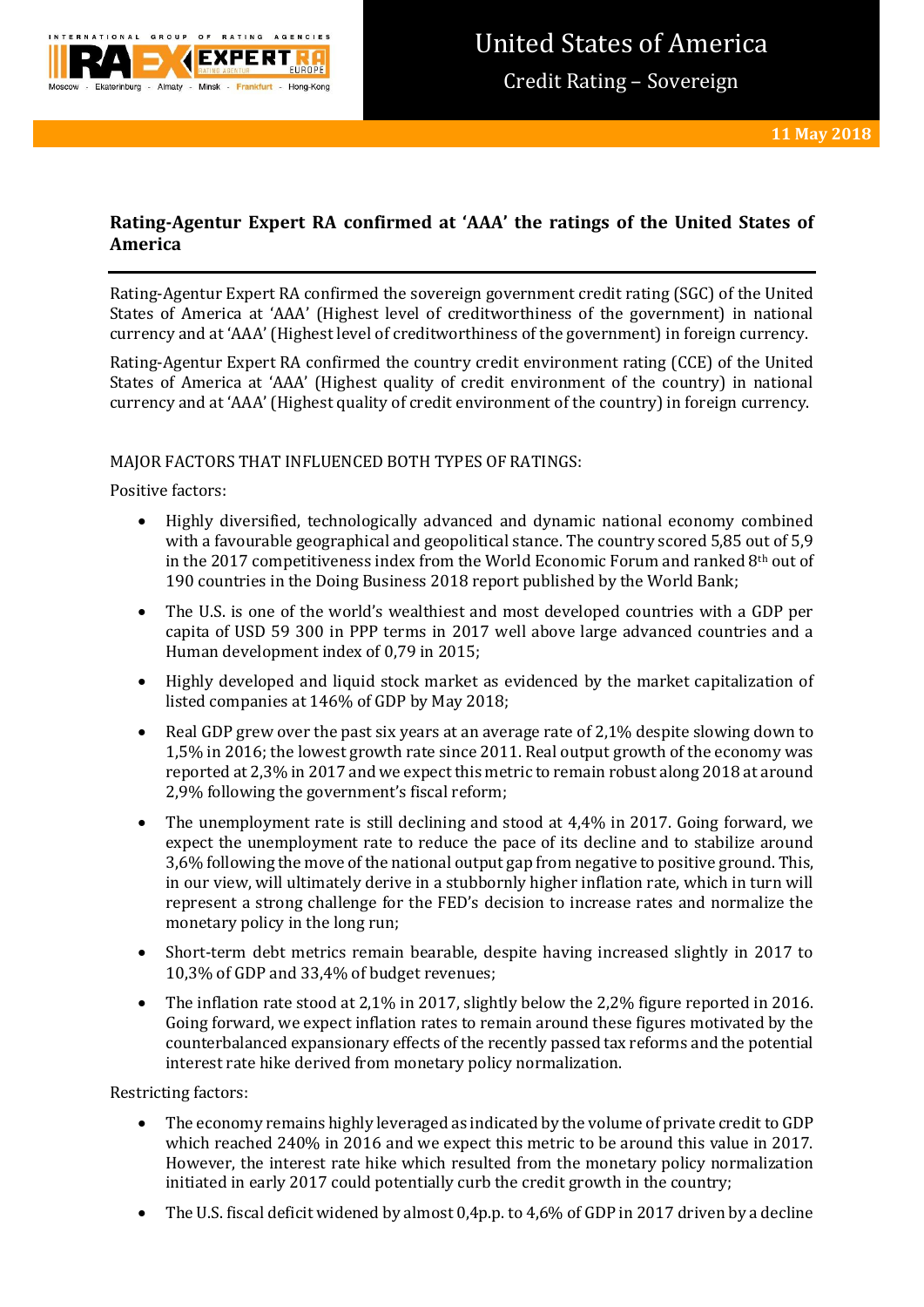

in fiscal revenues. We could potentially observe a significant mid- and long-run increase in the fiscal pressure if the tax cut reform introduced by president Trump's administration is not able to push economic growth and job creation in the mid run;

 FDI inflows reached 1,5% of GDP in 2017 after falling by 1,1p.p. from a year before. This is the strongest decline of the metric since 2009, when it declined by 1,2p.p. as a result of the world's financial crisis.

Negative factors:

- Government debt load increased by 4,7% to USD 20,9 tn and remained high at 107,8% of GDP and 346,7% of budget revenues as of end-2017. Following the suspension of the debt ceiling until 1 March 2019 we expect the gross government debt to increase by around 5,5% to USD 22 tn in 2018. This is likely to derive in an increase of debt ratios given our GDP and budget revenues growth rates expectations at 5% and 4% respectively;
- Albeit slightly shrinking from a year ago, the trade deficit remained elevated at around 2,4% of GDP in 2017. The government's commitment to renegotiate a number of trade deals (including NAFTA) and the recent increase of aluminum and steel import tariffs could have mixed material effects on the country's trade balance;
- Persistent politicking between the legislative and executive branches of the government on fiscal policies and debt ceilings that sometimes increases the possibility of a technical debt default. Even though the president belongs to the Republican Party, which holds majority in both the House of Representatives and the Senate, evidence shows that this risk has not been entirely mitigated. Moreover, a win by the democrats in the upcoming midterm elections in November could further extend this issue.

Support factors:

- The U.S. has a strong financial system which affects other countries and the U.S. Treasury bonds serve as international benchmark for fixed income securities (very strong support factor);
- The country has very strong and important global reserve currency: USD (moderately strong support factor);
- Participation in strong trade and political unions (NAFTA, OECD) (moderately strong support factor).

## ADDITIONAL FACTORS THAT INFLUENCED CCE RATINGS:

Positive factors:

- High quality and large variety of instruments on the financial market;
- Real interest rate remained stable around 2,1% in 2017 as a result of the combined effect of the increase in the fed funds and inflation rates;
- The U.S. stock market's position remains solid. However, despite having improved steadily through 2017 mainly on the back of the government's expansionary policies, the U.S. stock market showed a negative trend during the first months of 2018.

Restricting factors:

 $\bullet$  The country occupies the 41<sup>st</sup> place out of 180 countries in the ranking of protecting investors from the Doing Business publication.

Negative factors:

 Significant level of private sector debt to GDP at around 253% in 4Q 2017. However, we can expect a reduction of this metric as a result of the progressive interest rate hike in the long term.

SENSITIVITY ASSESSMENT: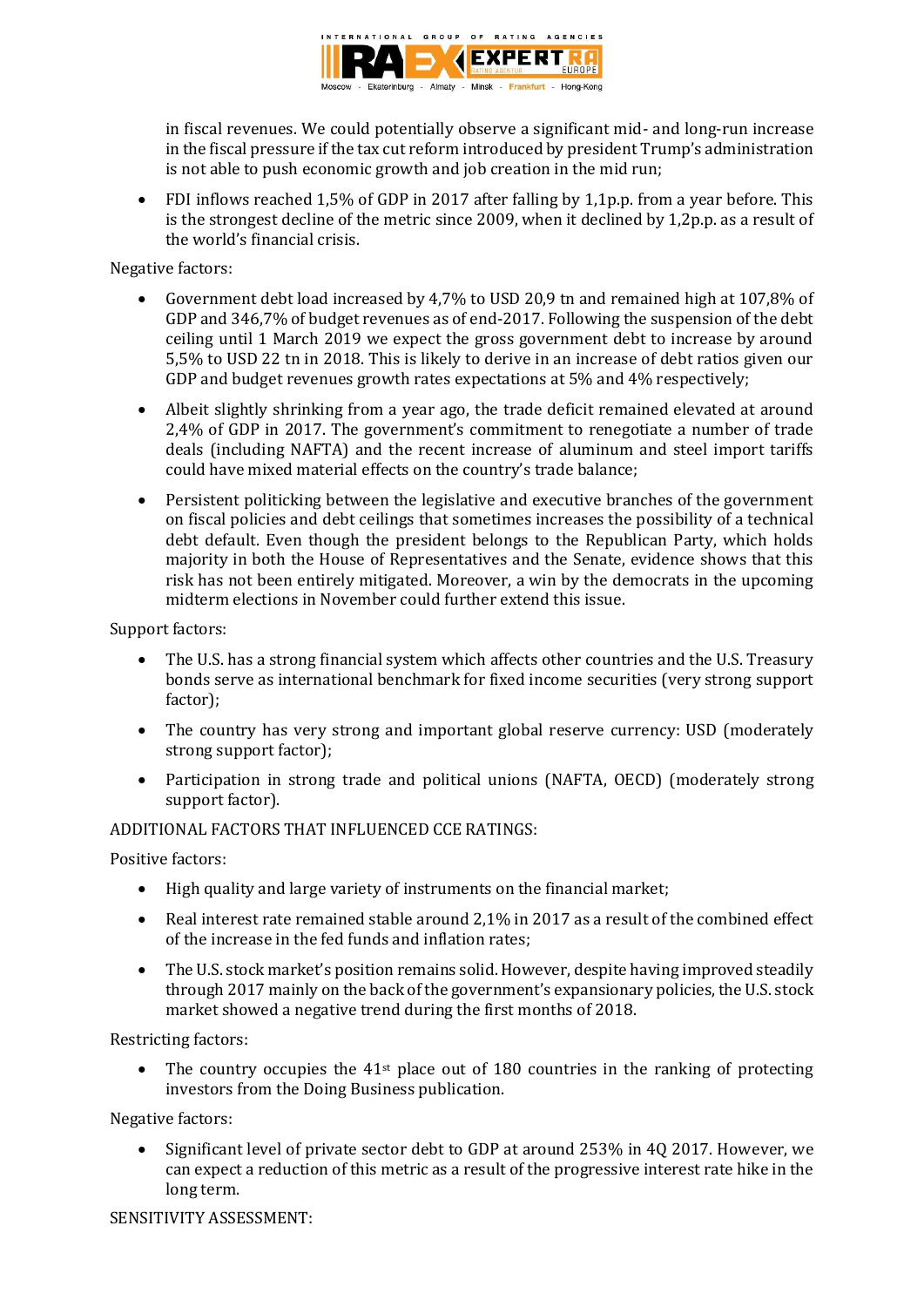

The following developments could lead to a downgrade:

- Further increase of the fiscal deficit as a result of lower than expected fiscal revenues or higher expenses. The cut in the corporate tax rate combined with higher interest payments following the hike in the Fed Funds rate could lead to higher deficit figures in the long run;
- Renegotiation or withdrawal from key trade agreements (NAFTA in particular), which could lead to a reduction of the U.S. volume of trade and increase of domestic prices;
- Further decline of net FDI which would reduce overall investments.

"The ratings of the United States are confirmed at 'AAA' and remain underpinned by the country's supportive economic conditions and resilience to external and domestic shocks. However, the deterioration and negative forecast of key macroeconomic metrics challenges the long-term sustainability of these ratings. Gross government debt increased between February and April 2018, following the recently passed tax reform and suspension of the debt limit until March 2019. If this scenario remains in place, we can anticipate debt metrics to increase and fiscal deficit to widen further through 2018.

Monetary policy normalization is set to continue on the back of higher inflation expectations and stable economic growth, which is likely to propel further interest rate hikes throughout the current year. Inflows of foreign direct investments (FDI) recorded its largest drop since the 2009 financial crisis, showing a slowdown of investments in the country. Nonetheless, this might be partially offset by a potential windfall of investments motivated by the recently passed tax reform. In our view, a potential renegotiation of NAFTA and the recent announcement of the federal government to impose import tariffs on aluminum and steel is more likely to derive in a trade war with other countries or a reduction in the volume of trade rather than in a reduction of the trade deficit of the country." – Clarified Gustavo Angel, Rating Associate of Rating-Agentur Expert RA GmbH

Responsible expert: Gustavo Angel, Rating Associate of Rating-Agentur Expert RA GmbH Reviewer: Hector Alvarez, Rating Associate of Rating-Agentur Expert RA GmbH

Research report on USA is available at:

[http://raexpert.eu/reports/Research\\_report\\_USA\\_11.05.2018.pdf](http://raexpert.eu/reports/Research_report_USA_11.05.2018.pdf)

Next scheduled rating publication: 9 September 2018. The full sovereign rating calendar can be found at <http://raexpert.eu/sovereign/#conf-tab-5>

For further information contact:

**Rating-Agentur Expert RA GmbH** Walter-Kolb-Strasse 9-11, 60594 Frankfurt am Main, Germany +49 (69) 3085-45-00 E-mail[: info@raexpert.eu](mailto:info@raexpert.eu) [www.raexpert.eu](http://raexpert.eu/)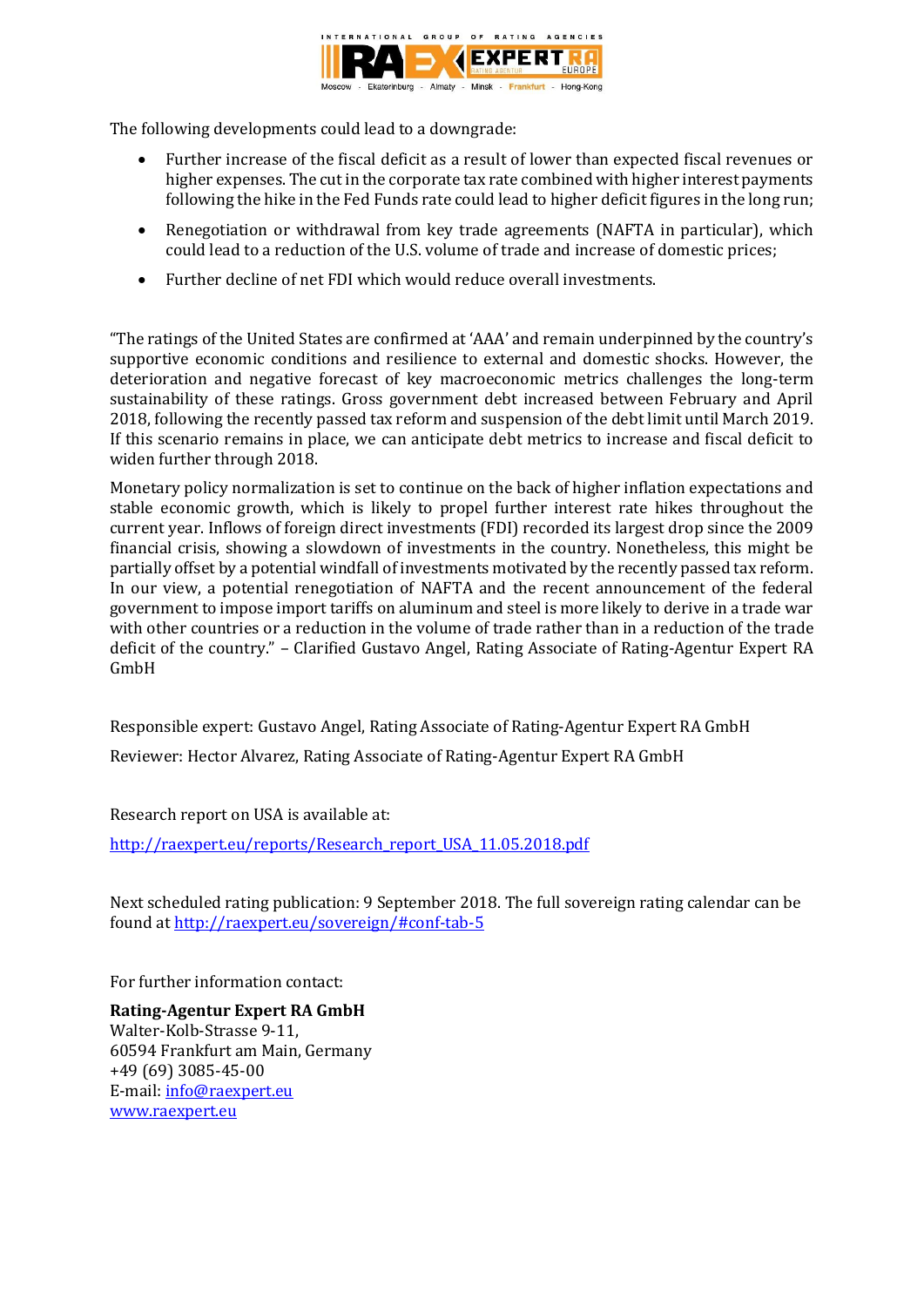

# RATING HISTORY:

| <b>Date</b> | <b>Review reason</b>                                                 | <b>SGC</b>                  |                     | <b>CCE</b>                  |                     |
|-------------|----------------------------------------------------------------------|-----------------------------|---------------------|-----------------------------|---------------------|
|             |                                                                      | <b>National</b><br>currency | Foreign<br>currency | <b>National</b><br>currency | Foreign<br>currency |
| 17.11.2017  | Scheduled<br>revision of both<br>types of ratings<br>for the country | AAA                         | AAA                 | AAA                         | AAA                 |
| 19.05.2017  | Scheduled<br>revision of both<br>types of ratings<br>for the country | AAA                         | AAA                 | AAA                         | AAA                 |
| 25.11.2016  | Scheduled<br>revision of both<br>types of ratings<br>for the country | AAA                         | AAA                 | AAA                         | AAA                 |
| 03.06.2016  | Scheduled<br>revision of both<br>types of ratings<br>for the country | AAA                         | AAA                 | AAA                         | AAA                 |
| 11.12.2015  | First assignment<br>of both types of<br>ratings for the<br>country   | AAA                         | AAA                 | AAA                         | AAA                 |